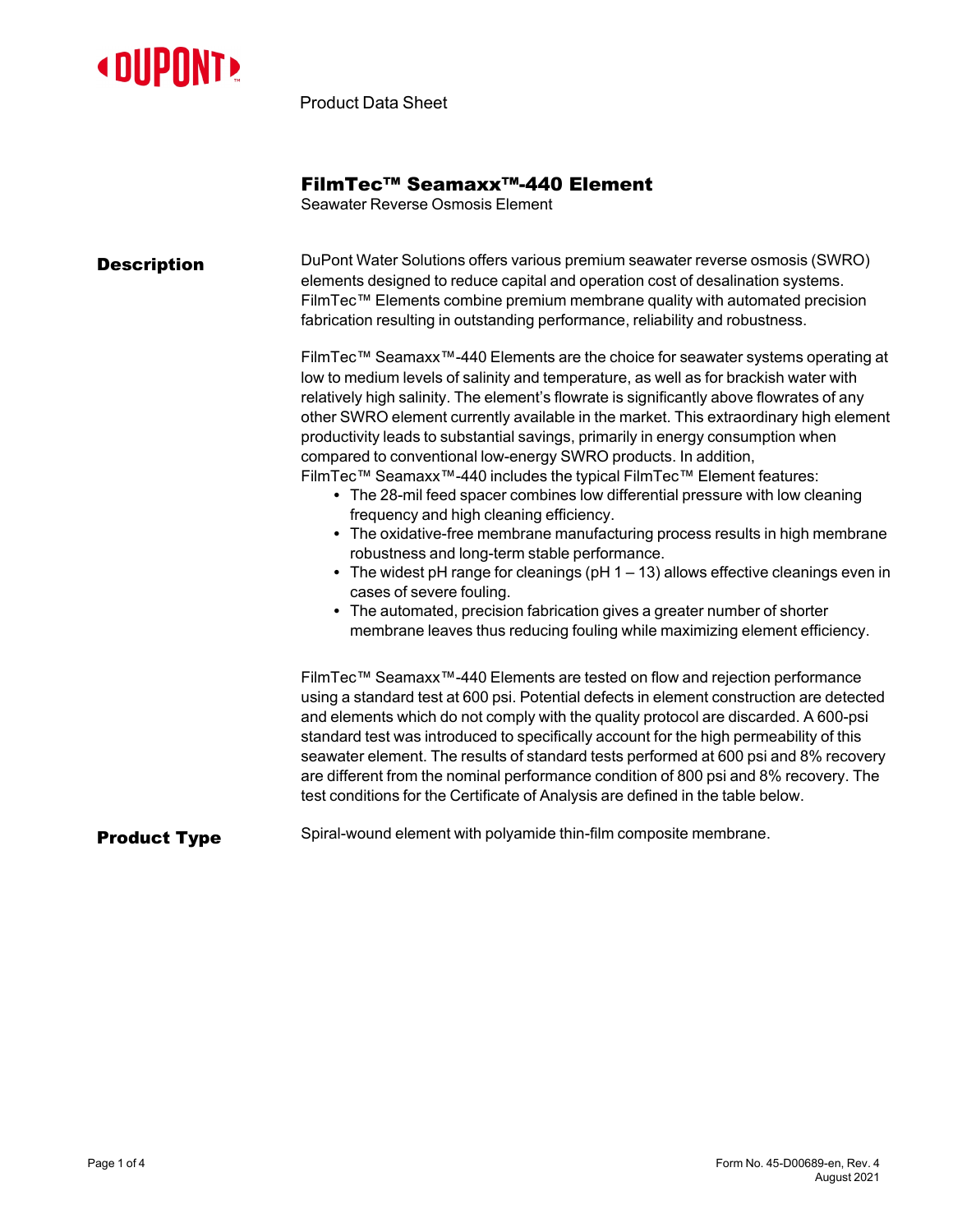|                           |           | <b>Active Area</b> | <b>Feed Spacer</b>                                                                                                                                                                                                                                                                                                                                                                                               | <b>Permeate Flowrate</b> |           | <b>Stabilized Boron</b> | <b>Stabilized Salt</b> |
|---------------------------|-----------|--------------------|------------------------------------------------------------------------------------------------------------------------------------------------------------------------------------------------------------------------------------------------------------------------------------------------------------------------------------------------------------------------------------------------------------------|--------------------------|-----------|-------------------------|------------------------|
| <b>FilmTec™ Element</b>   | $(f t^2)$ | (m <sup>2</sup> )  | Thickness (mil)                                                                                                                                                                                                                                                                                                                                                                                                  | (gpd)                    | $(m^3/d)$ | Rejection(%)            | Rejection (%)          |
| Seamaxx <sup>™</sup> -440 | 440       | 41                 | 28                                                                                                                                                                                                                                                                                                                                                                                                               | 9.050                    | 34.2      | 81.8                    | 99.47                  |
|                           |           | 3.<br>4.           | The above values are based on the following test conditions: 32,000 ppm NaCl, 600 psi (4.1 MPa), 77°F<br>$(25^{\circ}C)$ , pH 8, 8% recovery.<br>2. Permeate flows for individual elements may vary ± 15%.<br>Minimum Salt Rejection is 99.25%.<br>Stabilized salt rejection is generally achieved within 24 - 48 hours of continuous use; depending upon                                                        |                          |           |                         |                        |
|                           |           | 5.<br>6.           | feedwater characteristics and operating conditions.<br>Product specifications may vary slightly as improvements are implemented.<br>Specific boron stabilized rejection based on the following test conditions: 32,000 ppm NaCl, 5 ppm boron,<br>600 psi (4.1 MPa), 77°F (25°C), pH 8, 8% recovery.<br>Active area quaranteed $\pm$ 5%. Active area as stated by DuPont Water Solutions is not comparable to the |                          |           |                         |                        |

## Typical Properties of Standard Test performed at 600 psi (4.1 MPa)

## Expected Properties and Performance at Common Standard Test Conditions: 800 psi (5.5 MPa)

nominal membrane area figure often stated by some element suppliers.

|                         | <b>Active Area</b> |                   | <b>Feed Spacer</b> | <b>Permeate Flowrate</b> |                     | <b>Stabilized Boron</b> | <b>Stabilized Salt</b> |  |
|-------------------------|--------------------|-------------------|--------------------|--------------------------|---------------------|-------------------------|------------------------|--|
| <b>FilmTec™ Element</b> | $(f t^2)$          | (m <sup>2</sup> ) | Thickness (mil)    | (qpd)                    | (m <sup>3</sup> /d) | Reiection (%)           | Rejection (%)          |  |
| Seamaxx™-440            | 440                | 4 <sup>1</sup>    | 28                 | 17.000                   | 64.4                | 89                      | 99.70                  |  |

1. The above values are normalized from the 600-psi specification standard test to the following conditions: 32,000 ppm NaCl, 800 psi (5.5 MPa), 77°F (25°C), pH 8, 8% recovery. Due to the very high permeability of FilmTec™ Seamaxx™-440 Elements, they are not tested at the typical feed pressure for standard test conditions of 800 psi, but at a lower feed pressure of 600 psi. This allows to standard test the element within its operating guidelines.

- 2. Permeate flows for individual elements may vary ± 15%.
- 3. Minimum Salt Rejection is 99.58%.

4. Specific boron stabilized rejection based on the following normalization conditions: 32,000 ppm NaCl, 5 ppm boron, 800 psi (5.5 MPa), 77°F (25°C), pH 8, 8% recovery.







FilmTec™ supplies coupler part number 313198 with each element. Each coupler includes two 3-912<br>EPR O-rings (part number 151705).

|                         | Dimensions - inches (mm) |       |          |       |      | 1 inch = $25.4$ mm |
|-------------------------|--------------------------|-------|----------|-------|------|--------------------|
|                         |                          |       |          |       |      |                    |
| <b>FilmTec™ Element</b> | (in)                     | (mm)  | (in      | (mm)  | (in) | (mm)               |
| Seamaxx™-440            | 40.0                     | 1.016 | 1.125 ID | 29 ID | 7.9  | 201                |

1. Refer to FilmTec™ Design Guidelines for [multiple-element](https://www.dupont.com/content/dam/dupont/amer/us/en/water-solutions/public/documents/en/RO-NF-FilmTec-Membrane-Sys-Design-Guidelines-8inch-Manual-Exc-45-D01695-en.pdf) systems of 8-inch elements

(Form No. 45-D01695-en).

2. Element to fit nominal 8-inch (203-mm) I.D. pressure vessel.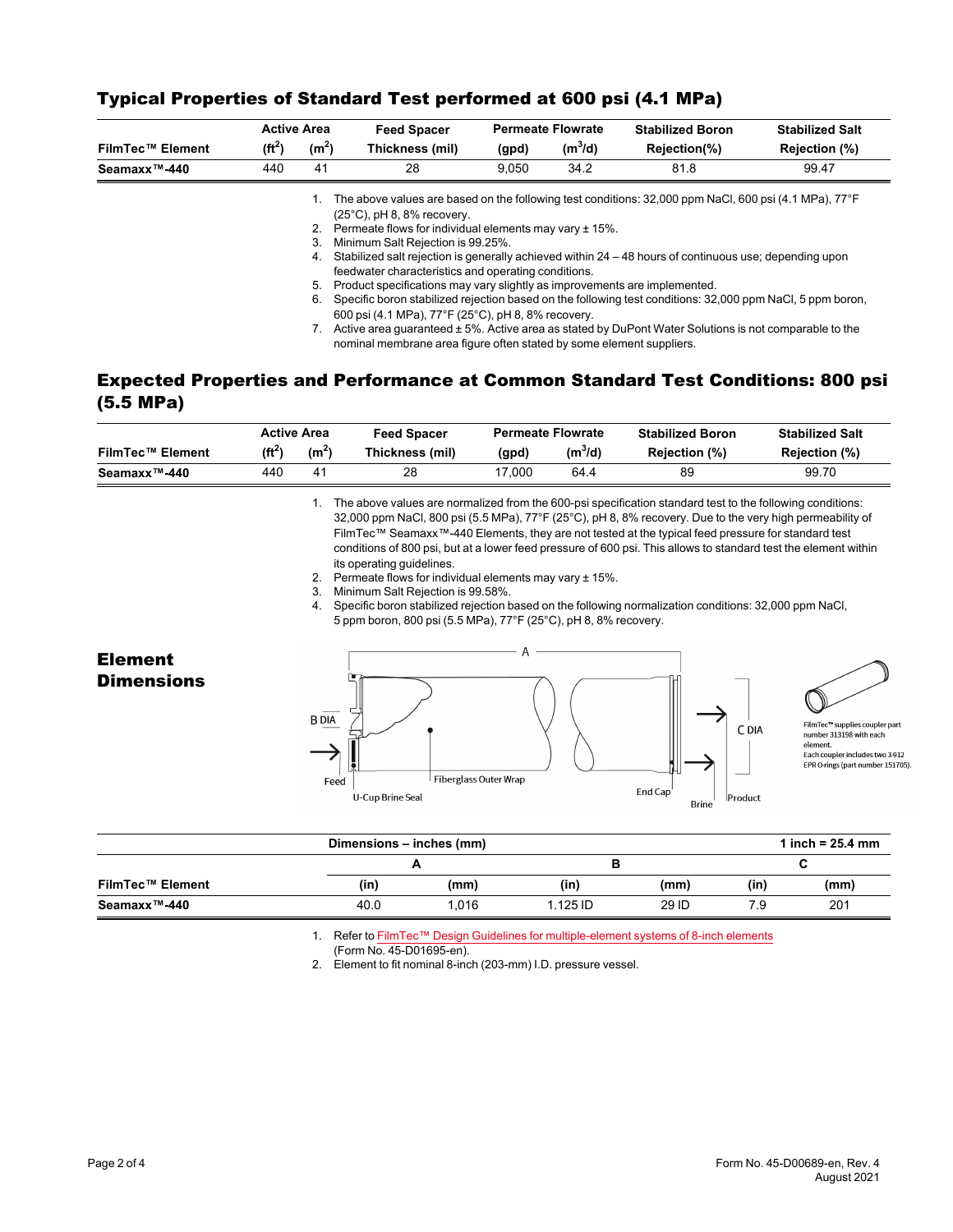| <b>Operating and</b>                                        | Maximum Operating Temperature <sup>a, b</sup>                                                                                                                                                                                                                                                                                                                                                                                                                                                                                                                                                                                                                                                                                                    | 113°F (45°C)                                                            |  |  |  |
|-------------------------------------------------------------|--------------------------------------------------------------------------------------------------------------------------------------------------------------------------------------------------------------------------------------------------------------------------------------------------------------------------------------------------------------------------------------------------------------------------------------------------------------------------------------------------------------------------------------------------------------------------------------------------------------------------------------------------------------------------------------------------------------------------------------------------|-------------------------------------------------------------------------|--|--|--|
| <b>Cleaning Limits</b>                                      | Maximum Operating Pressure <sup>b</sup>                                                                                                                                                                                                                                                                                                                                                                                                                                                                                                                                                                                                                                                                                                          | 1,200 psig (83 bar)                                                     |  |  |  |
|                                                             | Maximum Element Pressure Drop                                                                                                                                                                                                                                                                                                                                                                                                                                                                                                                                                                                                                                                                                                                    | 15 psig (1.0 bar)                                                       |  |  |  |
|                                                             | pH Range                                                                                                                                                                                                                                                                                                                                                                                                                                                                                                                                                                                                                                                                                                                                         |                                                                         |  |  |  |
|                                                             | Continuous Operation <sup>a</sup>                                                                                                                                                                                                                                                                                                                                                                                                                                                                                                                                                                                                                                                                                                                | $2 - 11$                                                                |  |  |  |
|                                                             | Short-term Cleaning (30 min) <sup>c</sup>                                                                                                                                                                                                                                                                                                                                                                                                                                                                                                                                                                                                                                                                                                        | $1 - 13$                                                                |  |  |  |
|                                                             | Maximum Feed Silt Density Index (SDI)                                                                                                                                                                                                                                                                                                                                                                                                                                                                                                                                                                                                                                                                                                            | SDI <sub>5</sub>                                                        |  |  |  |
|                                                             | Free Chlorine Tolerance d                                                                                                                                                                                                                                                                                                                                                                                                                                                                                                                                                                                                                                                                                                                        | $< 0.1$ ppm                                                             |  |  |  |
|                                                             | Maximum temperature for continuous operation above pH 10 is 95°F (35°C).<br>a.<br>Consult your DuPont representative for advice on applications above 95°F (35°C). Refer to FilmTec™<br>b.<br>Elements Operating Limits (Form No. 45-D00691-en) for warranty-voiding conditions and additional<br>information.<br>c. Refer to guidelines in FilmTec™ Cleaning Guidelines (Form No. 45-D01696-en) for more information.<br>d. Under certain conditions, the presence of free chlorine and other oxidizing agents will cause premature<br>membrane failure. Since oxidation damage is not covered under warranty, DuPont Water Solutions<br>recommends removing residual free chlorine by pretreatment prior to membrane exposure. Please refer to |                                                                         |  |  |  |
| <b>Additional</b><br><b>Important</b><br><b>Information</b> | Dechlorinating Feedwater (Form No. 45-D01569-en) for more information.<br>Before use or storage, review these additional resources for important information:<br>• Usage Guidelines for FilmTec <sup>TM</sup> 8" Elements (Form No. 45-D01706-en)<br>• Start-Up Sequence (Form No. 45-D01609-en)                                                                                                                                                                                                                                                                                                                                                                                                                                                 |                                                                         |  |  |  |
|                                                             |                                                                                                                                                                                                                                                                                                                                                                                                                                                                                                                                                                                                                                                                                                                                                  | • Storage and Shipping of New FilmTec™ Elements (Form No. 45-D01633-en) |  |  |  |
| <b>Product</b><br><b>Stewardship</b>                        | DuPont has a fundamental concern for all who make, distribute, and use its products, and<br>for the environment in which we live. This concern is the basis for our product stewardship<br>philosophy by which we assess the safety, health, and environmental information on our<br>products and then take appropriate steps to protect employee and public health and our<br>environment. The success of our product stewardship program rests with each and every<br>individual involved with DuPont products—from the initial concept and research, to<br>manufacture, use, sale, disposal, and recycle of each product.                                                                                                                     |                                                                         |  |  |  |
| <b>Customer Notice</b>                                      | DuPont strongly encourages its customers to review both their manufacturing processes<br>and their applications of DuPont products from the standpoint of human health and<br>environmental quality to ensure that DuPont products are not used in ways for which they<br>are not intended or tested. DuPont personnel are available to answer your questions and to<br>provide reasonable technical support. DuPont product literature, including safety data<br>sheets, should be consulted prior to use of DuPont products. Current safety data sheets are<br>available from DuPont.                                                                                                                                                          |                                                                         |  |  |  |
|                                                             | Please be aware of the following:<br>• The use of this product in and of itself does not necessarily guarantee the removal of<br>cysts and pathogens from water. Effective cyst and pathogen reduction is<br>dependent on the complete system design and on the operation and maintenance<br>of the system.<br>• Permeate obtained from the first hour of operation should be discarded.                                                                                                                                                                                                                                                                                                                                                         |                                                                         |  |  |  |
| <b>Regulatory Note</b>                                      | This product may be subject to drinking water application restrictions in some<br>countries; please check the application status before use and sale.                                                                                                                                                                                                                                                                                                                                                                                                                                                                                                                                                                                            |                                                                         |  |  |  |